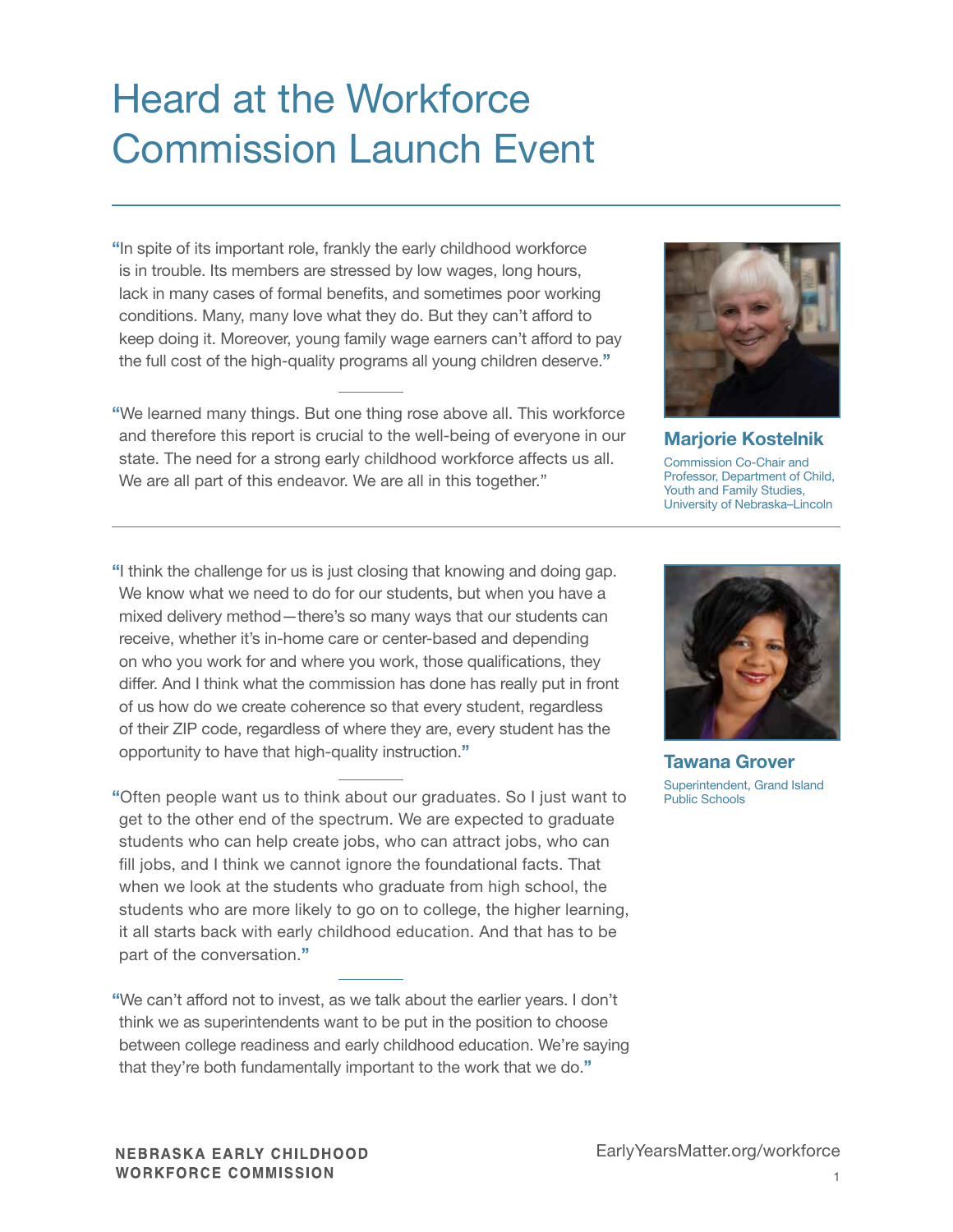"It's going to take all of us. We are not isolated from our home care providers, from our center providers. We have to lock arms."

"We cannot ignore the investment, the return on investment is just too high. We cannot ignore it."

## "I think for me as an educator, being on the commission showed me that my voice mattered. That people were listening and that when you can come to the table and bring these issues up, that there are people that do care. It's not, I think there's sometimes an us-versus-them mentality. And it was not that at all. From the commission and going on through the commission to other organizations, I have always been met with very welcome arms and people want to hear the voice of people working in the field. With the commission I felt my voice was heard and that it mattered what the people who were in the trenches were doing."

"Brain development is huge. Those first years are going to affect how they are in the later years. So if we don't have an educated workforce caring for those children, then they may not be prepared and ready for entering school. It's a different skill set. It's just as complex and just as needed."

## Tawana Grover continued



Mariah Stowe Owner-Operator, Splash of Color Child Care

"When the child is ready for school, they're not going to end up as a dropout. That improves the quality of our workforce. I think we can bring the business community into this. And after they understand what has gone on and what is the benefit, they will be ready participants."

"We lead the nation with two parents working. The good news is two parents are working, because we have a work ethic. The bad news is two parents are working."

"We did a survey across the state, and early childhood, early childhood development is a big area of interest for the entire population. So there's interest, there's data to support it, and now we have to do something."

"We've got the data. It's now a matter of resource allocation. And how do we effectively do that and stay focused, execute. That's my mission today, to convey that message. I will convey it to you, I will convey it to the business community, to the Legislature."

"I think we can execute something significant in the state of Nebraska."



Sen. John Stinner Commission Member and Chair of the Appropriations **Committee**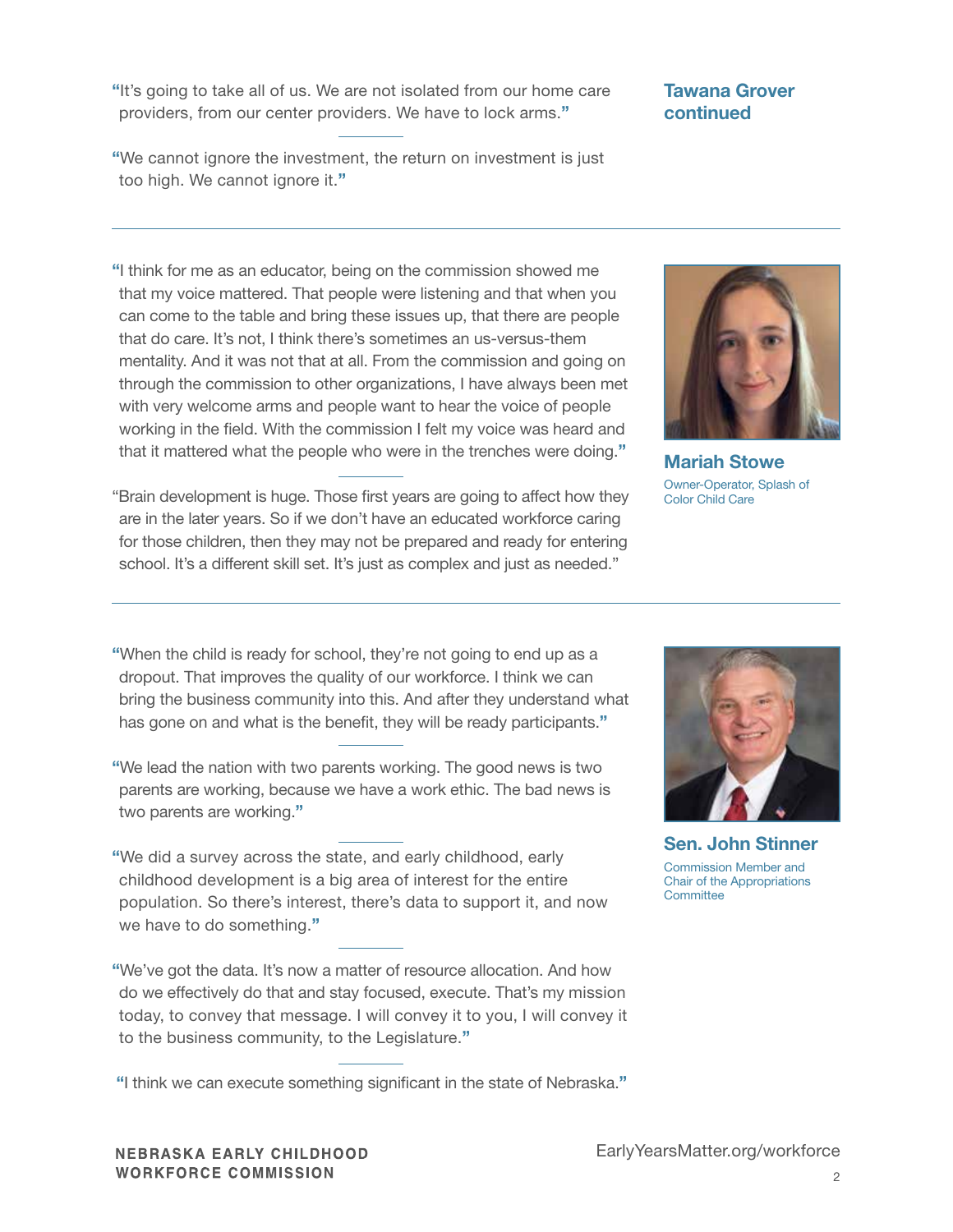- "From the moment of birth, families are taking on this responsibility to provide reliable, positive, and consistent interactions. But families work. Parents and guardians have to find other familiar, caring adults to build those relationships, to have those interactions, to continue that brain building that's still going on even while they're working."
- "These professionals are not only the cornerstone of high quality, they're the foundation for families and communities. Nebraskans depend on these professionals: 75% of children under age 6 live in a home where all parents are working. And many of these families can't find the care they need."
- "The commission envisions a future where every Nebraska family has access to high-quality early care and education, no matter where the family lives or their income. A future where every family has confidence that every setting has a consistent, caring, reliable adult. These adults have specialized knowledge that they bring to work with them every day."
- "Educating and caring for an infant is just as complicated as caring for a third grader. It just requires a different set of skills. The commission envisions a future where qualifications are based on the developmental needs of children and consistent across the settings. For the family looking for the best option for the child, these specialized skills and knowledge should be a given, not a guess."
- "An educator with a bachelor's degree who teaches in a school setting in Kindergarten is going to earn an average of \$37,000. That same professional, if they went to a community-based child care, would earn \$15,000 less per year. The same professional. The setting matters, and it matters a lot. But what children need does not change with their setting. They need caring, qualified teachers. They all need educators who can afford to show up for them every day and give them the very best. But the stress created by dealing with poverty-level wages and lack of benefits can have an impact on the quality of care that children receive."
- "Today is not just the launch of a report. It is a launch into action. The 500 people listening today are taking that first step. And now we all need to get to work. We must all work together on behalf of children and families. Nebraskans don't shy away from a challenge, and this is a very worthy challenge."



Susan Sarver Director of Workforce Planning and Development, Buffett Early Childhood Institute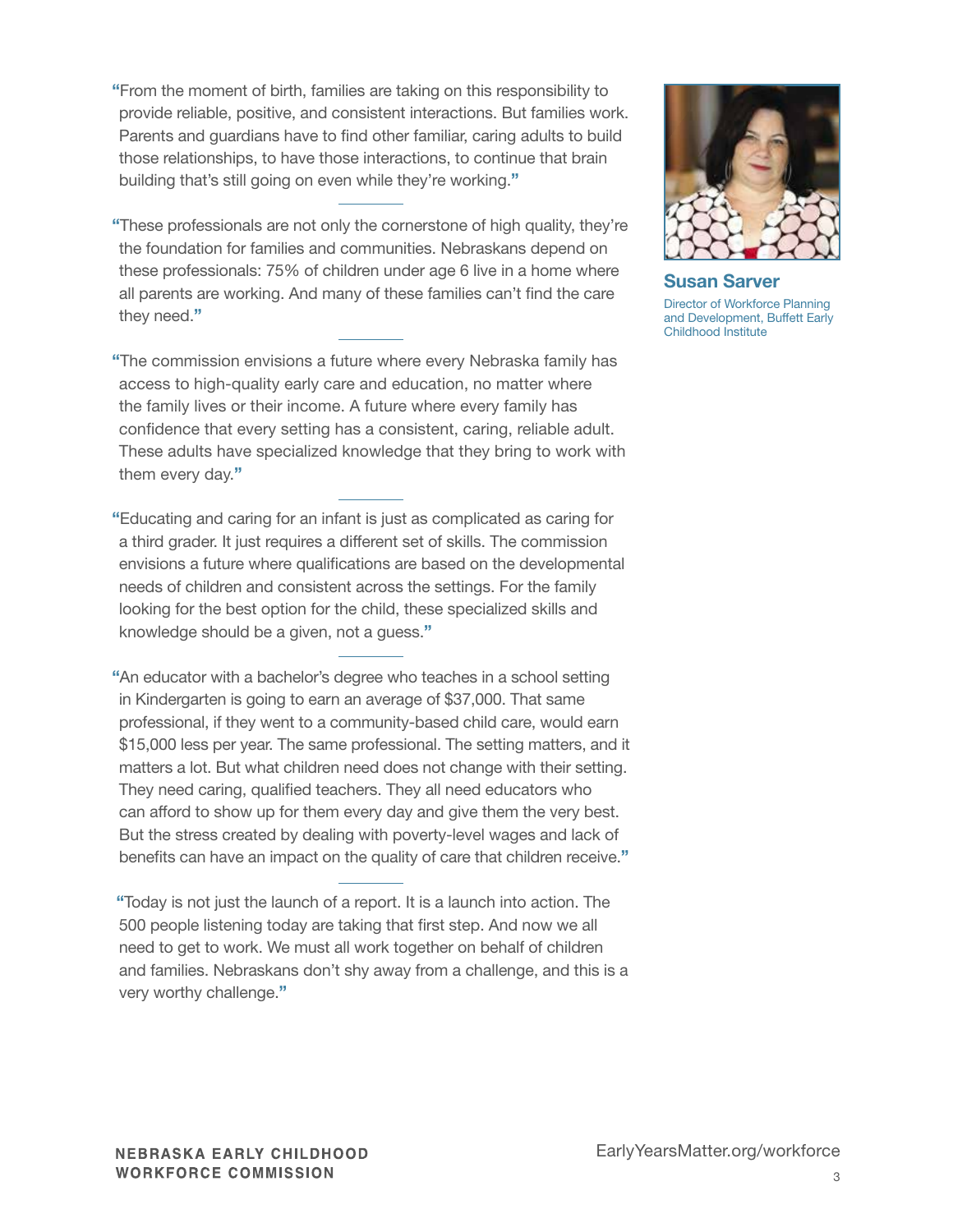"We are dedicated to doing this right. Today is one of many steps. This isn't the first step. You got us here. Now let's work together to go further."

"One of the big questions that I expect people to ask is how are you going to pay for all of that? I mean, that's a lot of money. For full funding, that cost is three-quarters of 1 percent of the gross domestic product of the state of Nebraska. Now needless to say, the gross domestic product of the state of Nebraska is not in a bank account anywhere where we can withdraw that money, but it's also clear we're not looking to Governor Ricketts and his successors to pay that bill alone."

"We need to work, just as with small business, we need to work with our federal partners, we need to work with our state partners, we need to work locally. This is setting us up to work with all of you to do that. This isn't a University of Nebraska thing—we actually took that name off the folder they have here. It says Early Years Matter. Because it matters to all of us."

"Something important has begun. Thank you for being a part of it today."



Samuel J. Meisels Commission Co-Chair and Founding Executive Director, Buffett Early Childhood Institute

"All of this work has been based on science, and that is foundational to this report. And then from the business and economic perspective, it really is about the big picture. Every single day people are opening the doors of their homes and their centers, and it's a business. … We want to see that there's proper compensation for the very important work that they do."

"As we move to action, how do we make sure that those individuals, those small business owners that are starting at about 6 o'clock in the morning until about maybe even 7 o'clock at night caring for children in their home also have access to the training and education opportunities that maybe their peers in a center can maybe more easily access?"

"As I thought about this report, it is big, it is audacious, it is visionary, and it sets a guiding light 10 years out. Everything will happen with a step. It's going to happen in a community and it's going to happen with people."

"What's so exciting is what happens after the launch—and I love that word launch—it's not a report on a shelf. How do we take that and really understand it and then begin to take steps, one at a time towards that point in the future. And the science guiding us all the way along."



Catherine Lang State Director, Nebraska Business Development Center at the University of Nebraska at Omaha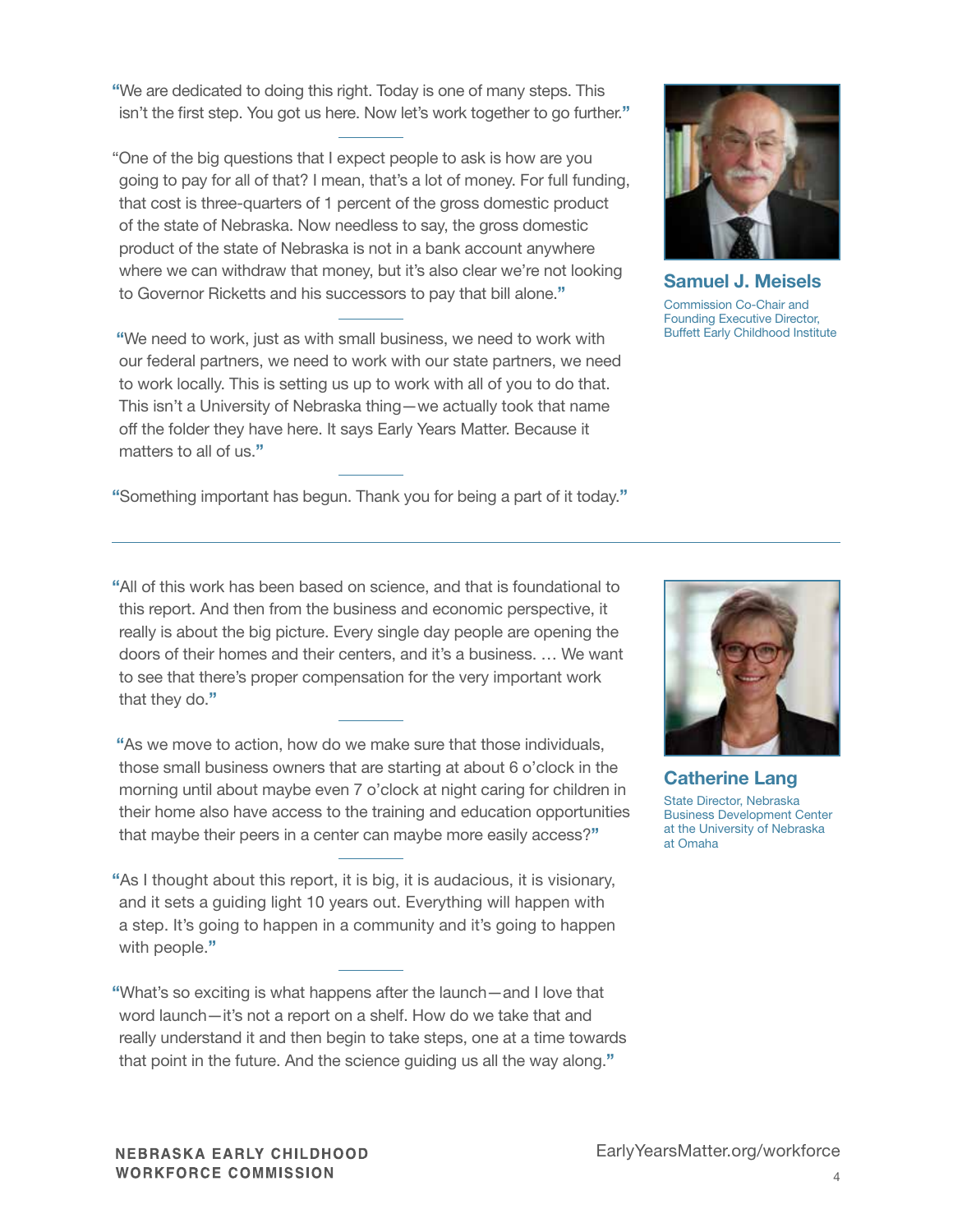"I represent 1,700 elected community leaders statewide. And the understanding we have about early childhood today is better than it's ever been. The question I have is not how are we going to afford it, we can't afford NOT to do it."

"The highest rate of return for investments in governments and political subdivisions is in early childhood. So if we do run the state like a business, a business is going to say how can we prioritize in areas where there's a higher rate of return, and that's early childhood."

"Honestly, I think what's going to happen here, the more people understand the value of high-quality early childhood education, as people begin to understand the importance of that brain science, that brain development, I think what we're going to see is increased demand. And as that demand increases, we need to plan to meet that demand all across Nebraska, in urban and rural places."

"This is exciting to have a comprehensive plan like this. Because oftentimes when we try to solve problems in the state of Nebraska, there's a lot of good things going on all over the place and that's true in early childhood, but to have a vision that we can all point to really is exciting."

John Spatz Executive Director, Nebraska Association of School Boards

"This commission and this report has helped create a road map, ways to connect these things so there are efficiencies and opportunities to build a strong, highly qualified workforce even though they may come at it from different angles, different experiences, different levels of formal preparation. There's lots of expertise across the spectrum. So this helps us weave that together and move this together in the right direction."

"Right now our early childhood program is the fastest-growing program in teacher education. … (Students) know how important it is. They know and understand and they embrace how important the work is, and they're willing to take on this journey. Young people are idealistic and they believe in the future. And they're willing to invest in that. But boy, we've got to meet them partway. And we have to do something about the compensation."

"We all need to work really hard, and do it collaboratively and not competitively."



Nancy Edick Dean, College of Education, University of Nebraska at Omaha